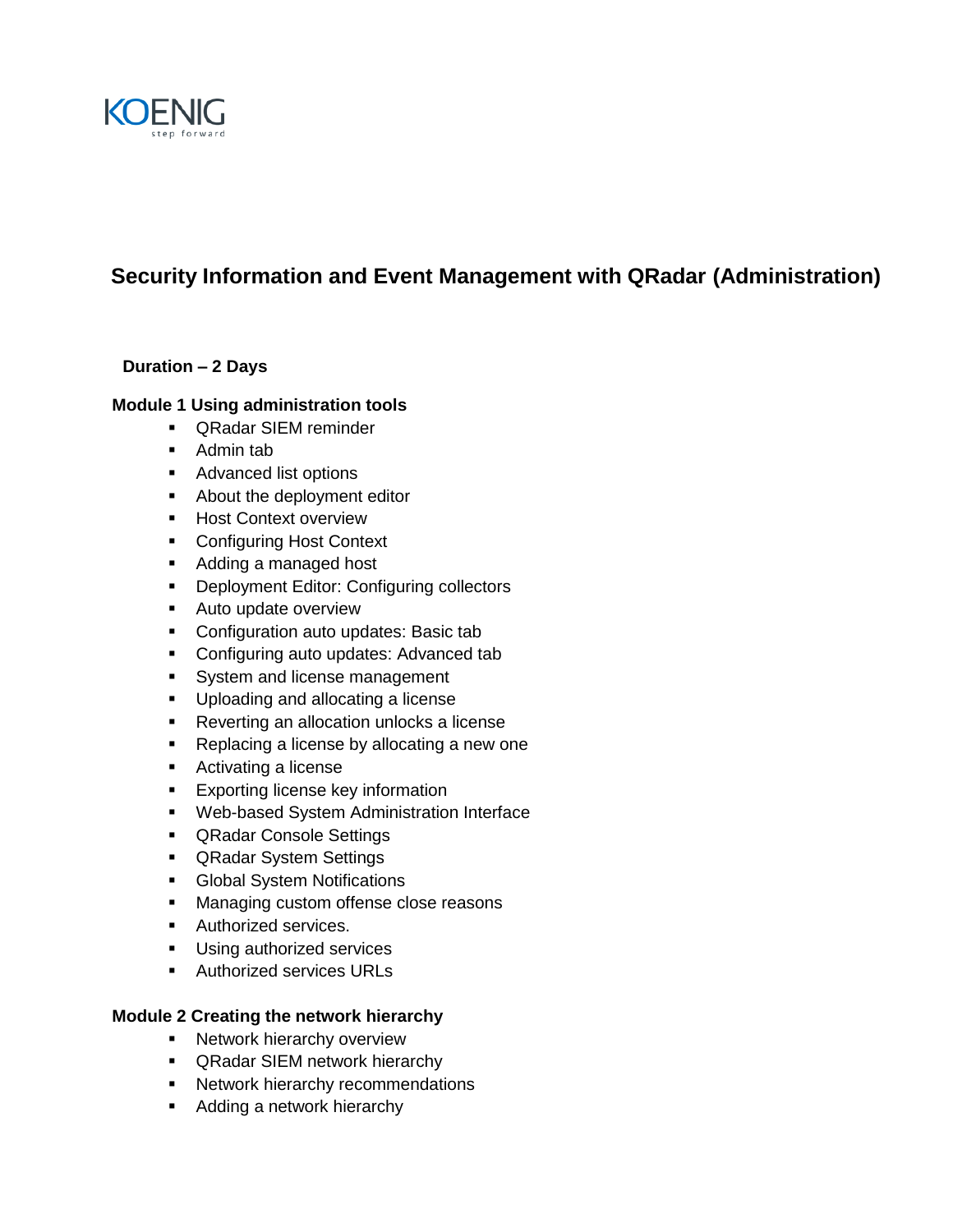- **Building a group node versus leaf node**
- Remote networks and services overview
- Adding a remote networks object
- **Managing remote services**
- **Adding remote services**

#### **Module 3 Updated administration tools**

- **Asset profiles overview**
- **Server discovery overview**
- **Importing and exporting assets**
- **Viewing scanners**
- **Reference Set overview**
- Reference Set elements
- **Index management overview**
- **Enabling indexes**

## **Module 4 Managing users**

- **User account overview**
- **Creating user roles**
- **Security profile overview**
- **Security profile: Permission Precedence tab**
- **Security profile: Networks and Log Sources tab**
- **Editing a security profile**
- **Configuring authentication**

#### **Module 5 Managing data**

- **Introduction to data backups**
- Creating an on-demand configuration backup
- Creating a backup schedule
- **Restoring backup archives**
- **Using event and flow retention buckets**
- **Configure an event retention bucket**
- **•** Configuring flow retention buckets

#### **Module 6 Collecting log and flow records**

- **Collecting data: Data sources**
- **Log sources through traffic analysis**
- **Adding log sources**
- **Adding log source extensions**
- Log source parsing order
- **Flow data overview**
- **Adding a flow source**
- Adding a flow source with asymmetric routing
- Flow source aliases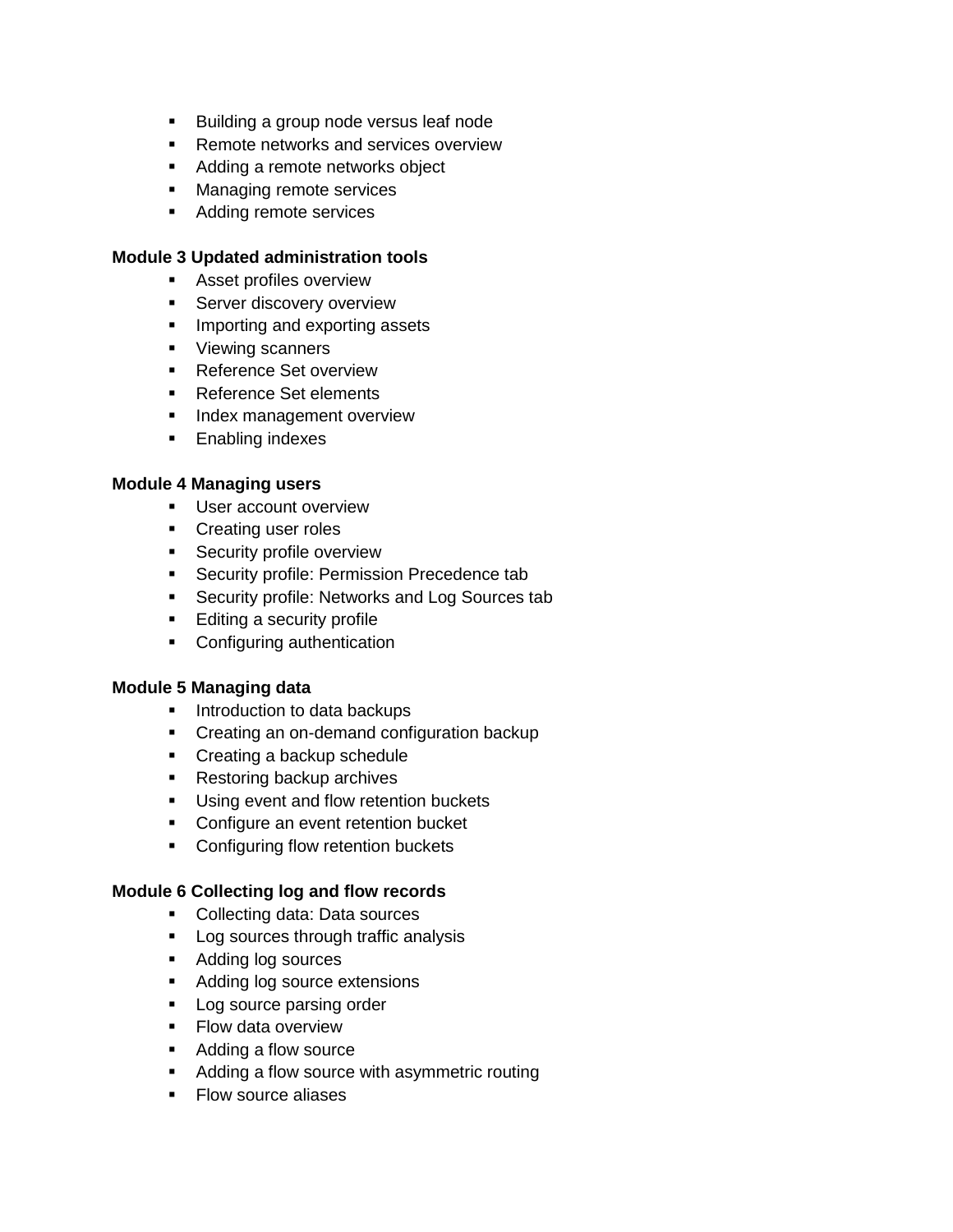**Adding a flow source alias** 

# **Module 7 Collecting Windows log records**

- About Windows log collection agents
- WinCollect
- **Adaptive Log Exporter (ALE)**
- Snare agent
- WMI protocol
- **Installing WinCollect**
- **Creating an authorized service for the WinCollect agent**
- **Installing the WinCollect agent software**
- **Applying the machine name, Service Token, and console IP**
- Adding a log source to the WinCollect agent
- **Installing an Adaptive Log Exporter (ALE) agent**
- Configuring the ALE agent
- **•** Configuring the destination

## **Module 8 Managing custom log sources**

- Custom log sources
- **Required tools**
- **Integrating unsupported Log Sources**
- Obtaining a sample log
- Obtaining a log sample from a remote location
- **Uploading the LSX\_Template.xml file**
- Creating a universal DSM log source
- **Testing the universal DSM log source**
- **Mapping the unknown log records**
- **Example of a LEEF log record event category**
- **•** Creating a regular expression to extract the log source EventID from a LEEF event
- **•** Creating an appropriate regular expression
- Common regular expressions
- **Regular expression recommendations**
- **Using capture groups**
- **Inserting regular expression patterns in the LSX**
- Cleaning the LSX template
- **Testing modifications to the LSX document**
- About QRadar Identifiers (QIDS)
- Creating a new QID entry with gidmap cli.sh
- **Mapping the Log Source ID to custom QIDs**
- **Mapping Log Source Event IDs to existing QIDs**
- Testing the mapping
- Points to remember about mapping

## **Module 9 Using rules**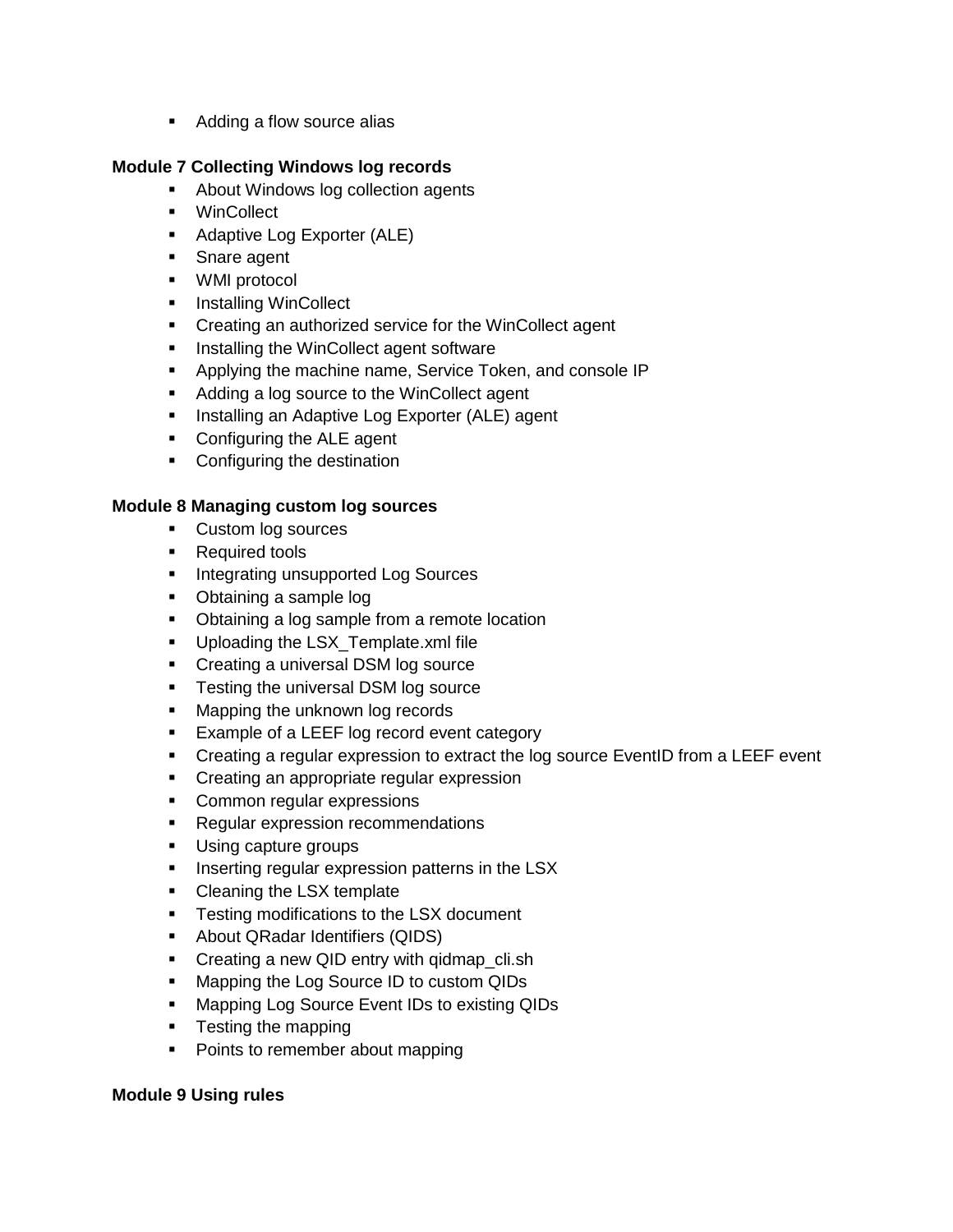- **-** About QRadar SIEM rules
- **About QRadar SIEM Building Blocks**
- **Using Building Blocks**
- **Combining Building Blocks to capture specific events or flows**
- **Linking tests**
- **EXEC** Linking tests in the correct order
- The custom rule engine (CRE)
- **Attack scenario example**
- **Detecting the attack with a rule**

## **Module 10 Creating rules**

- **Creating rules overview**
- Rule that captures account creation
- Rule that captures access to sensitive data
- Rule that captures account deletion
- Combining rules to capture a sequence of events
- **Using time-series and anomaly rules**
- Conficker example
- Creating a search to accumulate data
- Creating a time series for the search
- Creating an anomaly rule
- A CRE event is the default response
- Creating a custom rule to catch the pattern
- **Custom rule response and action**

## **Module 11 Managing false positives**

- **False positive overview**
- **Example 1: Suspicious access to sensitive data**
- **Example 2a: Botnet access: Determining the rule**
- **Example 2b: Searching for contributing events**
- **Example 2c: False positive wizard.**
- **Example 3a: Capturing events first, deciding later**
- **Example 3b: Finding rules with high offense counts**
- **Example 3c: Using the rule to capture events in a report**
- **Example 3d: Analyzing the report**
- **Example 4a: Analyzing offenses by category**
- **Example 4b: Listing the offenses by category**
- **Example 4c: Finding the first rule that triggered**
- Example 4d: Determining a strategy to eliminate the false positive
- **Example 4e: Modifying the appropriate Building Blocks**
- **Example 4f: Fine tune the rule that triggered the offense**
- **Tuning guidelines**
- **Commonly edited Building Blocks**
- **Tuning by changing rules**